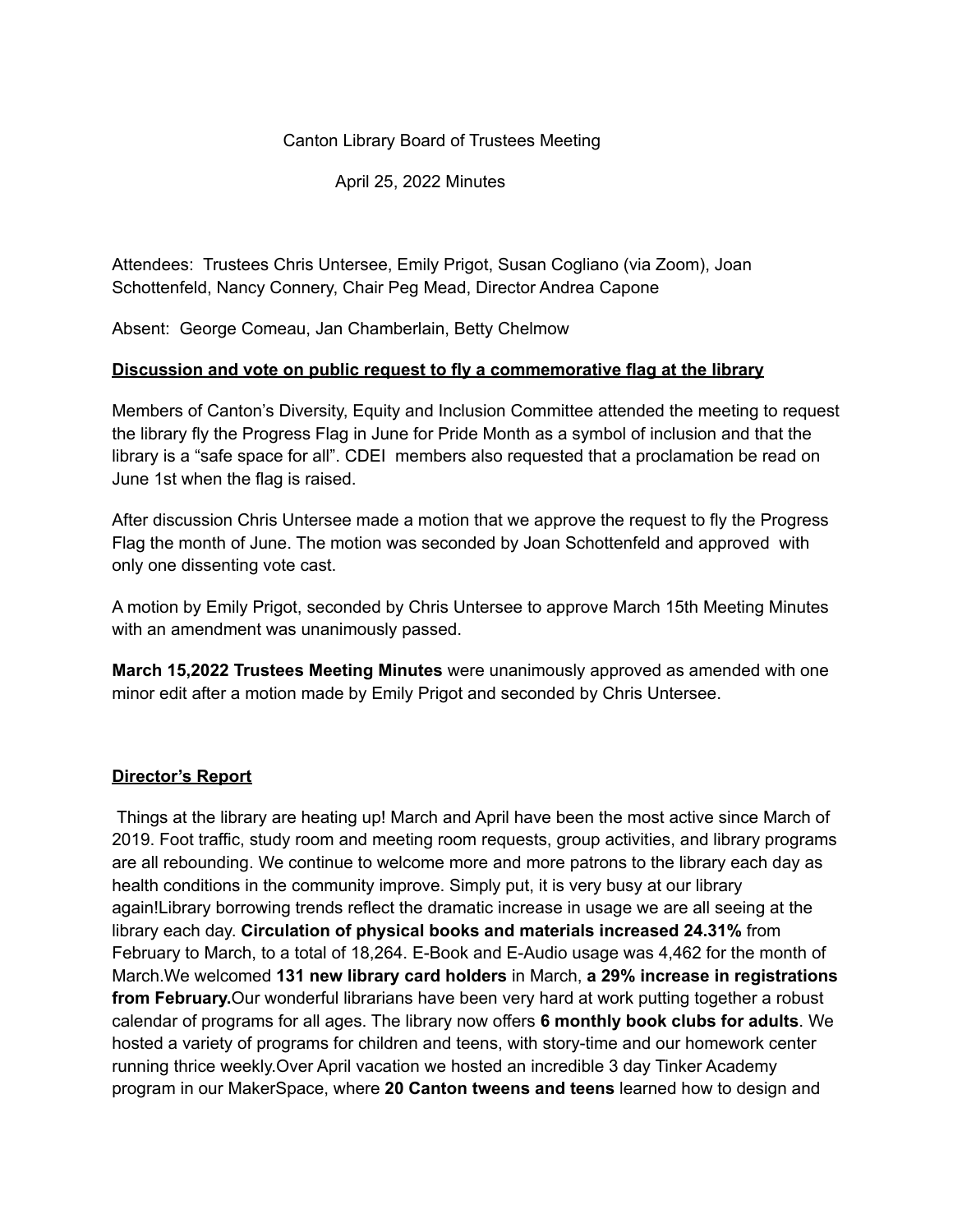animate their own drawings. We also hosted a virtual program with the New England Aquarium where our patrons got a first hand look into the Great Ocean Tank! **36 families and patrons** were logged in while we dove deep into the sea. These excellent programs were made possible through funds from our wonderful Friends of the Library group, and we are so grateful to have their support.

## **Budget Report**

Director Capone commented that we are in a good position as we near year end.The budget is on track for spending. As requested at the last meeting, a new column has been added to the report that shows the total amount of the budget spent in percentage format.

### **Personnel Update**

Three new library pages have been hired to fill vacancies. These positions are 10 hours per week and help with tasks such as shelving materials, unpacking our transit boxes, and running the daily pick list.

The Select Board and Finance Committee have declined to fill any of the new positions requested by departments for the upcoming fiscal year. At the direction of the chair, Director Capone is working with our Human Resources director to move forward with creating a non-union 19 hour per week position to provide additional services to our Young Adults. The proposed funding for this position for the first year would be through State-Aid funds, with the expectation that in future years the position will be paid for through an increase in our library pages and assistants line.

## *A motion was made by Joan Schottenfeld that state aid funds be used this year for YA position this year pending resolution with Human Resources and employee union. This was seconded by Emily Prigot and unanimously approved.*

Library staff are participating in professional development sessions. They attended the first in a series of trainings on April 8<sup>th</sup>. Subsequent trainings are listed below and will require a vote from the Board of Library Trustees to close the building to the public on these dates:

Session 2: Clarifying roles, responsibilities and expectations (May 13)

Session 3: Serving internal and external customers (June 17)

Session 4: Developing new skills and new habits (September 9)

*A motion was made by Emily Prigot to close the library for staff professional development sessions on 5/13/22, 6/17/22 and 9/9/22. The motion was seconded by Joan Schottenfeld and unanimously approved.*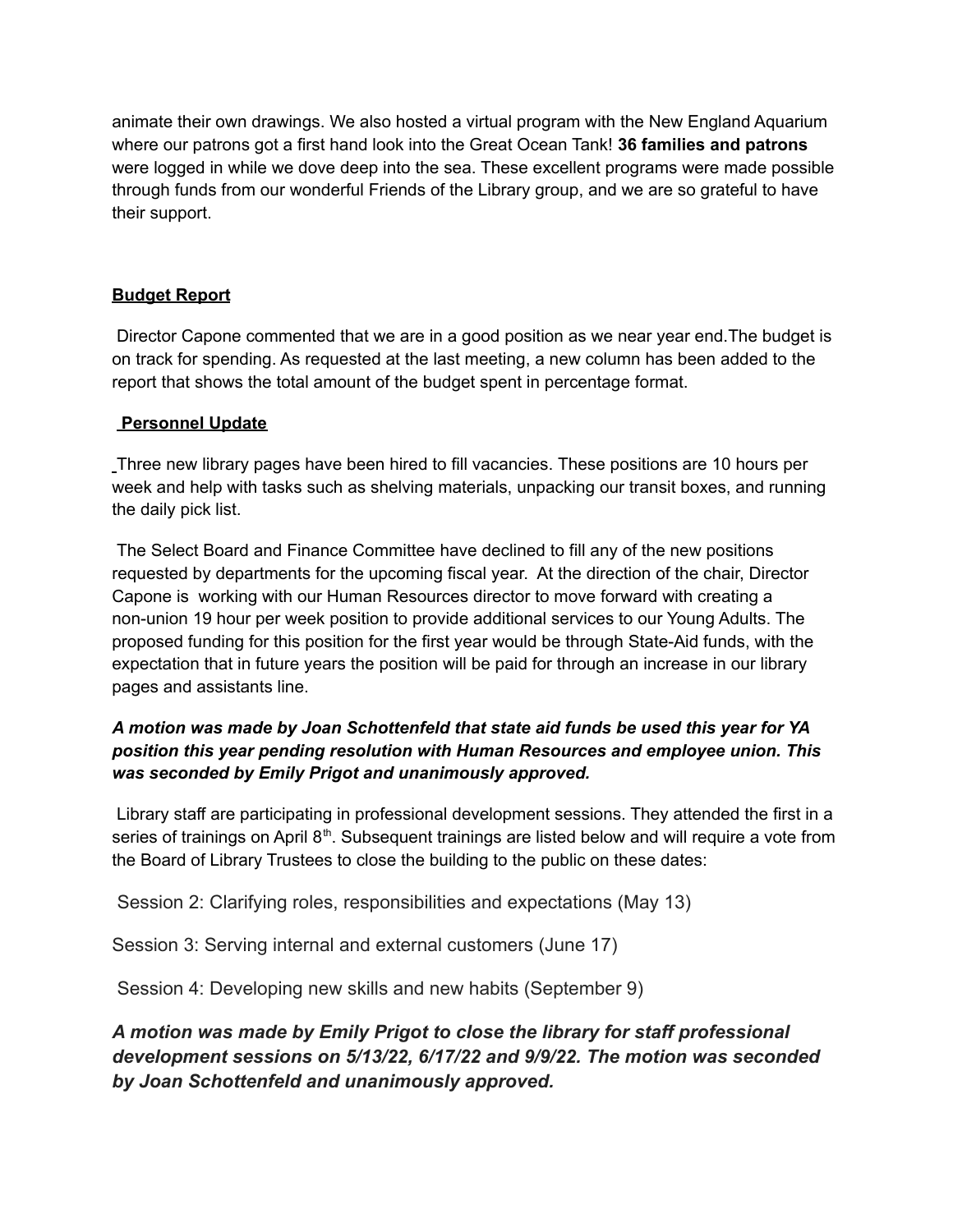The Young Adult Librarian has returned from her leave of absence and has picked up on her excellent work with our tweens and teens.

# **Library Services Discussion**

Room capacity limits are currently set to half of their previous numbers. This has been a standing item to be re-evaluated monthly. Given current COVID numbers and Director's consultation with Barbara Reardon the board unanimously approved restoring capacity levels to full capacity after a motion made by Nancy Connery and seconded by Joan Schottenfeld.

Director Capone shared that there has been a request to resume library musical programs at the library. As there have been a number of in person events in town in other venues the board proposed resuming these at the library in June.

### **Friends of the Library Update**

The Friends did not meet in April but are set to meet again on May 9<sup>th</sup>. They are working on Canton Writes.

#### **Strategic Planning Committee**

The planning process is well underway. Focus groups are being conducted and the library will be launching our community and teen surveys in May.

### **Interior Renovation Committee**

The Subcommittee will discuss the floor plan layouts that TSKP is working on as a basis for their final designs. Cost estimation is underway and a team from TSKP has met with Director Capone for an in-depth review of and physical inspection of our mechanical systems.

### **Canton Reads**

Throughout the month of April we have been hosting our community wide reading program, where Canton has been connecting through conversations and activities centered around a common book."How To Be A Good Creature", by Sy Montgomery is a collection of short essays about the animals that have enriched the author's life, and that have taught her valuable lessons on how to be a "good creature" herself. She writes: "All you have to do is recognize them as teachers and be ready to hear their truths".

### **Upcoming Programs and Events:**